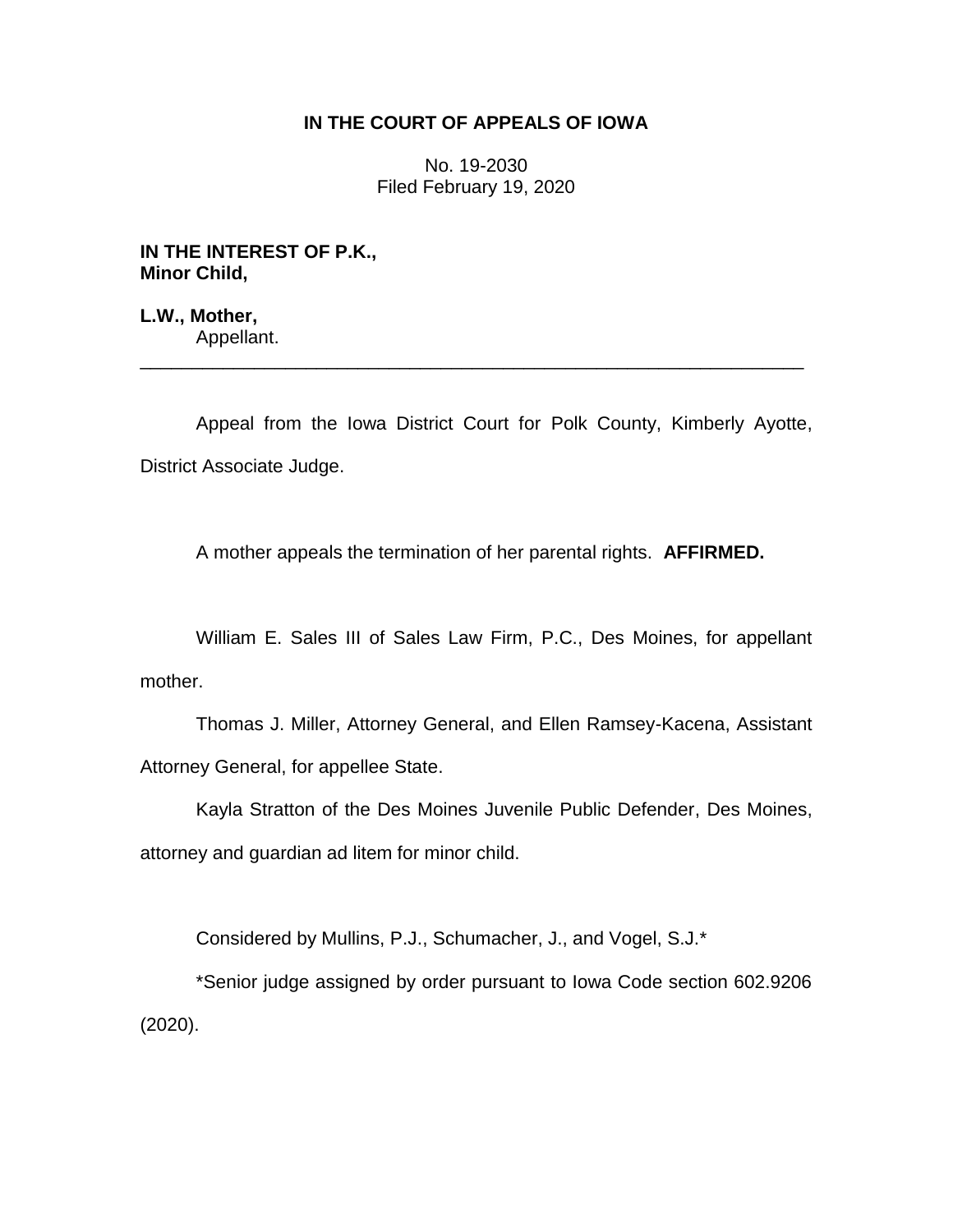## **VOGEL, Senior Judge.**

 $\overline{a}$ 

The mother of P.K. appeals the termination of her parental rights. Prior to P.K.'s birth in April 2019, the mother's parental rights to four other children were terminated due to her long history of unresolved mental-health and substanceabuse issues. The mother admitted to using methamphetamine during her pregnancy with P.K., as confirmed in a positive drug screen on March 11. Due to her history of mental-health and drug-abuse issues, the Iowa Department of Human Services (DHS) removed P.K. soon after his birth. DHS placed P.K. with a family friend and then with a foster family, where P.K. remained throughout these proceedings. On May 10, the juvenile court adjudicated P.K. a child in need of assistance. After the mother failed to meaningfully comply with various services offered by DHS, the State moved to terminate her parental rights. On November 1, the matter came on for hearing. On November 21, the court issued an order terminating the mother's parental rights on several grounds.<sup>1</sup>

We review termination proceedings de novo. *In re P.L.*, 778 N.W.2d 33, 40 (Iowa 2010). We give weight to the juvenile court's factual findings, but they do not bind us. *In re M.D.*, 921 N.W.2d 229, 232 (Iowa 2018). The paramount concern is the child's best interests. *Id*.

On appeal, the mother argues the State failed to prove the statutory grounds for termination under lowa Code section 232.116(e), (g), and (h)  $(2019).<sup>2</sup>$  "[W]e

 $1$  The juvenile court terminated the father's parental rights in the same order. He does not appeal.

 $2$  The mother does not argue termination is not in P.K.'s best interests or any permissive factors preclude termination. *See* Iowa Code § 232.116(2), (3); *see also P.L.*, 778 N.W.2d at 39 (describing the three-step analysis for termination of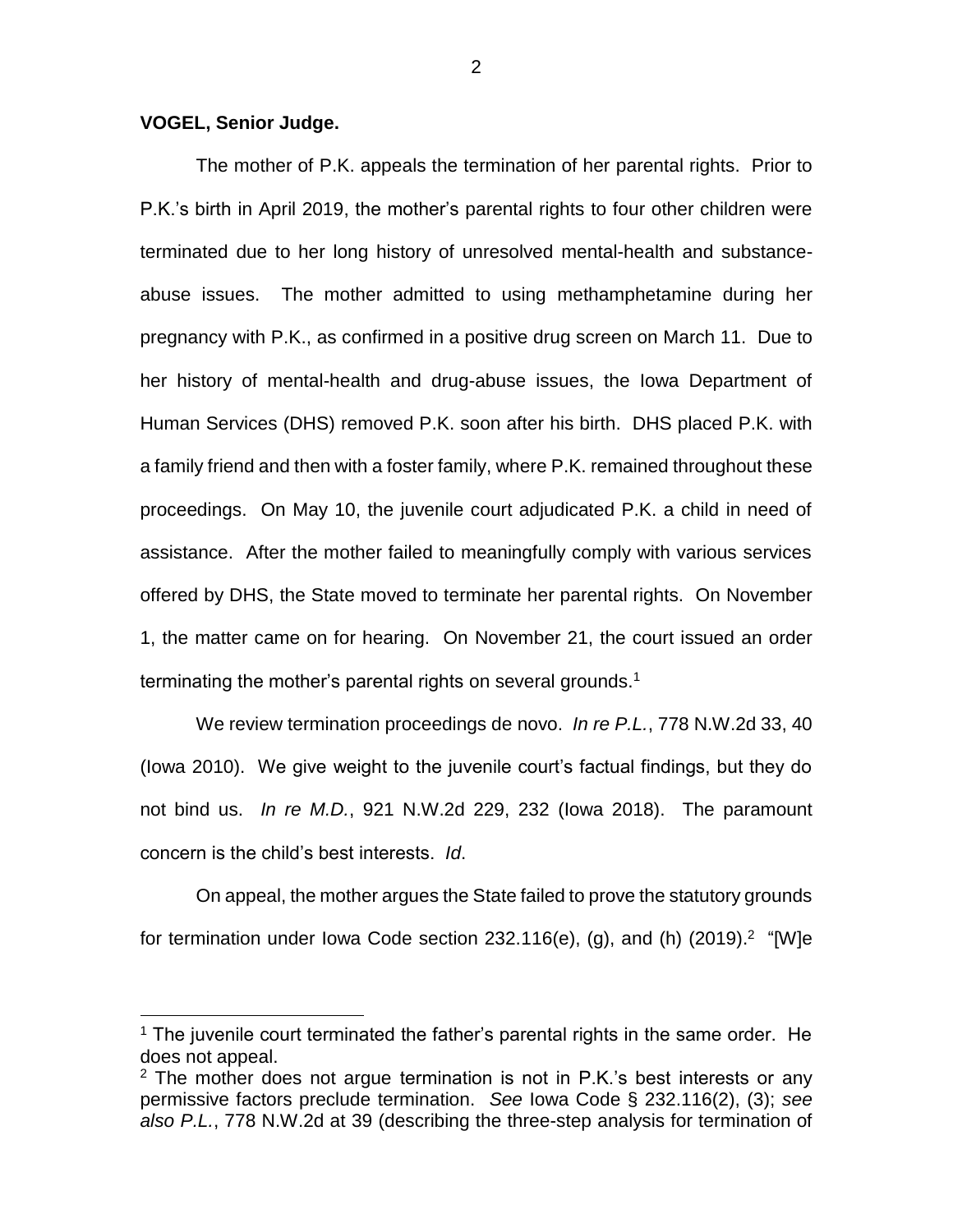may affirm the juvenile court's order on any ground we find supported by the record." *In re A.B.*, 815 N.W.2d 764, 774 (Iowa 2012).

The mother concedes the first three elements of section  $232.116(1)(h),$ <sup>3</sup> but she argues the State failed to prove the fourth element: that P.K. could not be returned to her custody at the time of the hearing. *See In re D.W.*, 791 N.W.2d 703, 707 (Iowa 2010) (interpreting the statutory language "at the present time" to mean "at the time of the termination hearing"). The mother has experienced years of substance-abuse and mental-health issues. Since P.K.'s birth, the mother underwent a substance-abuse evaluation on April 5 and again on July 8, and she underwent a psychological evaluation on September 5. The psychologist who evaluated her mental health noted the mother's "persistent pattern of psychophysiological dysregulation resulting in extreme, explosive, and socially unacceptable anger and aggression" and expressed "grave concerns" over her ability to regulate her anger when interacting with a child. The mother acknowledged at the termination hearing she had not yet participated in any treatment recommendations from the substance-abuse or mental-health

 $\overline{a}$ 

parental rights). We need not review any step of the three-step analysis that the parent does not challenge on appeal. *See P.L.*, 778 N.W.2d at 40.

 $3$  Under section 232.116(1)(h), the court may terminate parental rights if it finds all of the following:

<sup>(1)</sup> The child is three years of age or younger.

<sup>(2)</sup> The child has been adjudicated a child in need of assistance pursuant to section 232.96.

<sup>(3)</sup> The child has been removed from the physical custody of the child's parents for at least six months of the last twelve months, or for the last six consecutive months and any trial period at home has been less than thirty days.

<sup>(4)</sup> There is clear and convincing evidence that the child cannot be returned to the custody of the child's parents as provided in section 232.102 at the present time.